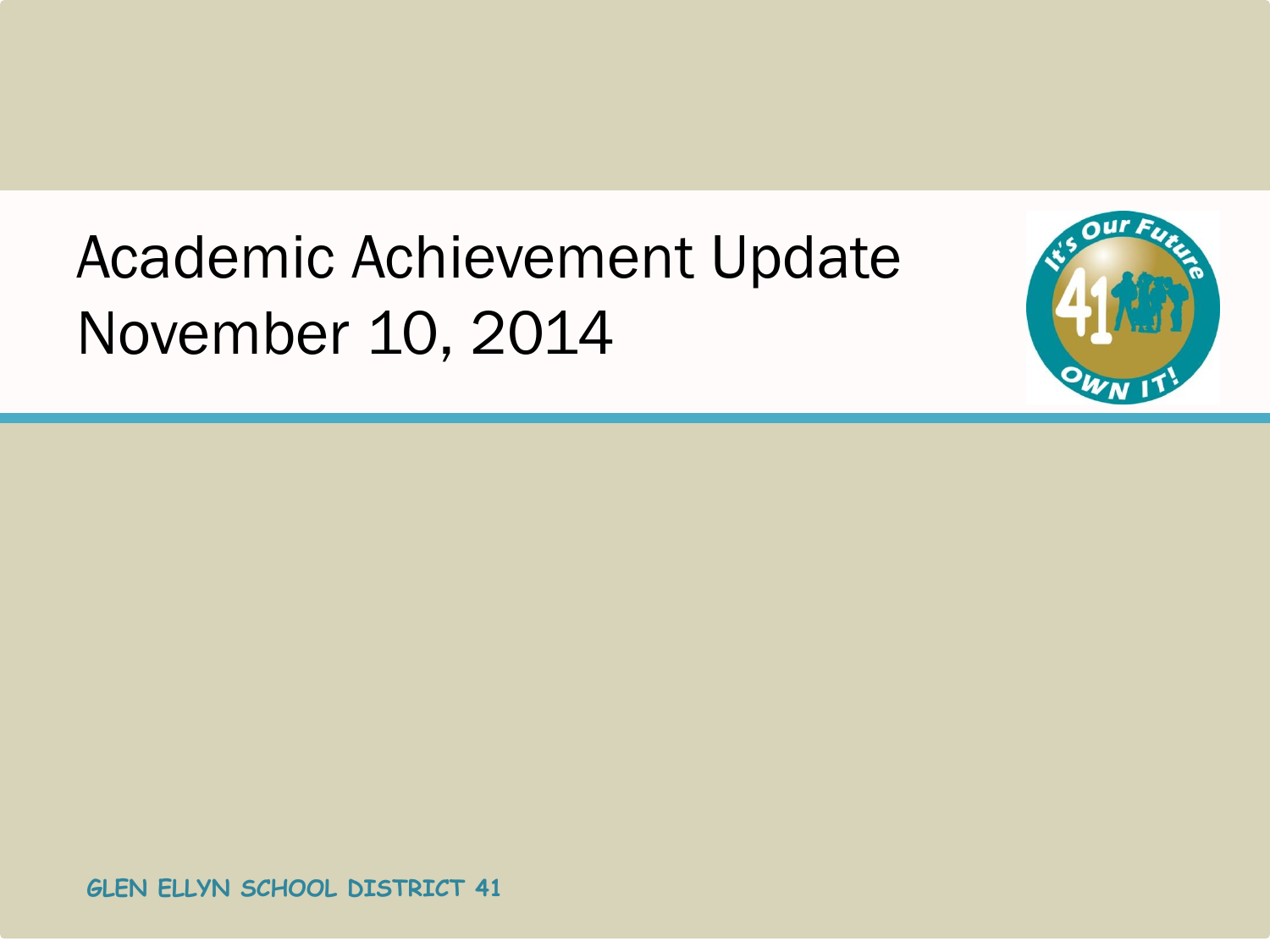#### Illinois At-A-Glance Report Card 2013-2014

## **GLEN ELLYN SD 41**

9 793 N MAIN ST GLEN ELLYN, IL 60137 3900 <a>(630) 790-6400

#### Grades: P-8

Superintendent: Dr.Paul Gordon

On October 31st ISBE released District and School Report Cards to the public.

The report card has a focus of growth and school climate to provide a more complete picture of what is going on in our schools.

With the approval of Illinois' ESEA Flexibility Waiver, districts and schools are no longer measured against Adequate Yearly Progress (AYP) targets.

The Report Card is an important tool for us as we continue to transform our District into a 21st century teaching and learning community for our students.



**Academic Growth** 

### **COMMUNITY FOR OUR STUGENTS.** GLEN ELLYN SCHOOL DISTRICT 41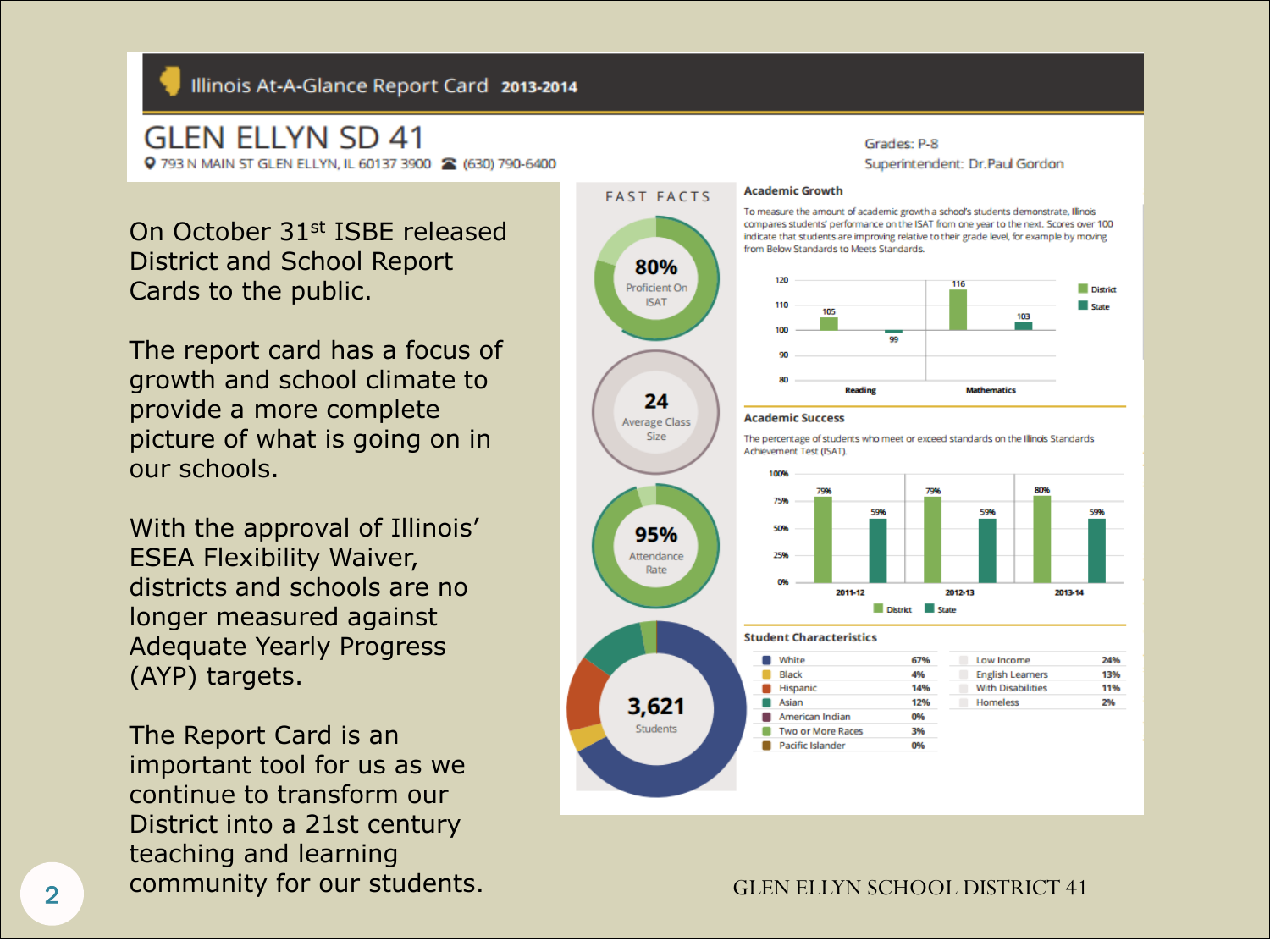

District 41 was identified as a top academic district in DuPage County in a number of areas in the October 31st edition of the Daily Herald.

## **Top reading, math scores**

In DuPage County

| <b>3RD-GRADE READING</b> | % MEETS/EXCEEDS |
|--------------------------|-----------------|
| Butler SD 53             | 92.6            |
| Hinsdale CCSD 181        | 88.7            |
| Benjamin SD 25           | 83.3            |
| Naperville CUSD 203      | 79.0            |
| CCSD 89                  | 78.6            |
| 8TH-GRADE READING        | % MEETS/EXCEEDS |
| Butler SD 53             | 92.2            |
| Hinsdale CCSD 181        | 88.0            |
| Elmhurst SD 205          | 85.3            |
| Naperville CUSD 203      | 83.9            |
| Glen Ellyn SD 41         | 81.1            |
| <b>READING GROWTH</b>    | <b>SCORE</b>    |
| Butler SD 53             | 110.9           |
| Hinsdale CCSD 181        | 109.6           |
| Naperville CUSD 203      | 107.8           |
| <b>CUSD 200</b>          | 107.3           |
| CCSD 89                  | 106.6           |
|                          |                 |

| <b>3RD-GRADE MATH</b>   | % MEETS/EXCEEDS |
|-------------------------|-----------------|
| Butler SD 53            | 92.6            |
| Hinsdale CCSD 181       | 89.6            |
| Benjamin SD 25          | 83.3            |
| Indian Prairie CUSD 204 | 82.6            |
| Naperville CUSD 203     | 79.9            |
| <b>8TH-GRADE MATH</b>   | % MEETS/EXCEEDS |
| Medinah SD 11           | 96.6            |
| Butler SD 53            | 95.3            |
| Hinsdale CCSD 181       | 87.6            |
| Naperville CUSD 203     | 85.7            |
| Glen Ellyn SD 41        | 85.7            |
| <b>MATH GROWTH</b>      | <b>SCORE</b>    |
| Butler SD 53            | 116.3           |
| Glen Ellyn SD 41        | 115.5           |
| Benjamin SD 25          | 114.7           |
| Naperville CUSD 203     | 112.8           |
| Itasca SD 10            | 112.7           |
|                         |                 |

Source: Illinois State Board of Education

**DAILY HERALD**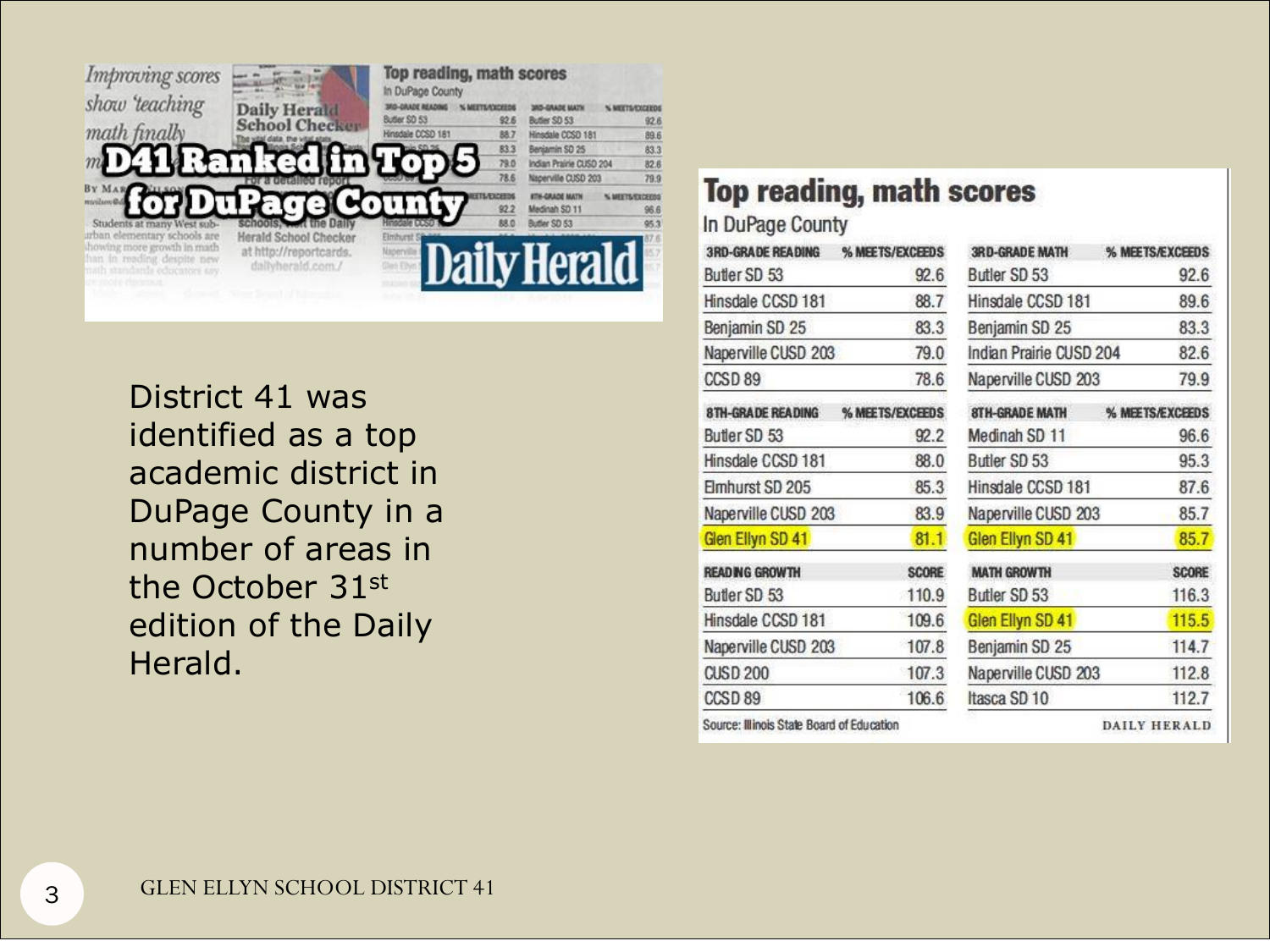

Partnership for Assessment of Readiness for College and Careers

This school year we will begin administering the [Partnership for Assessment of Readiness for](http://www.parcconline.org/for-parents)  [College and Careers \(PARCC\)](http://www.parcconline.org/for-parents) exams.

Scores from the tests administered in grades 3 – 8 will be used to set the baseline for the measures in years to come.

ISBE is currently in the process of developing multiple measures index (MMI) that will be used for accountability in the future.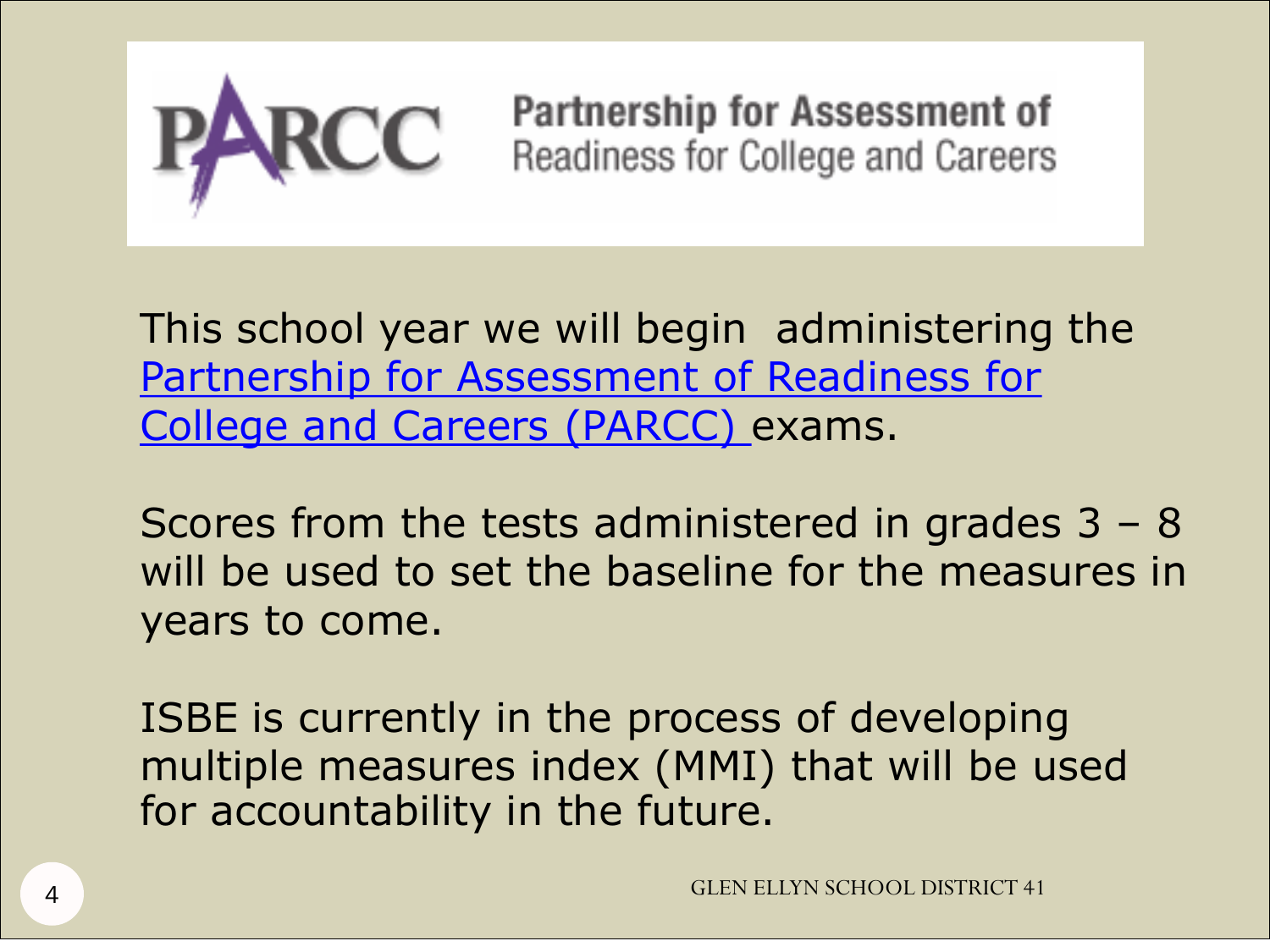### Class of 2023 - Current Kindergarten



5 GLEN ELLYN SCHOOL DISTRICT 41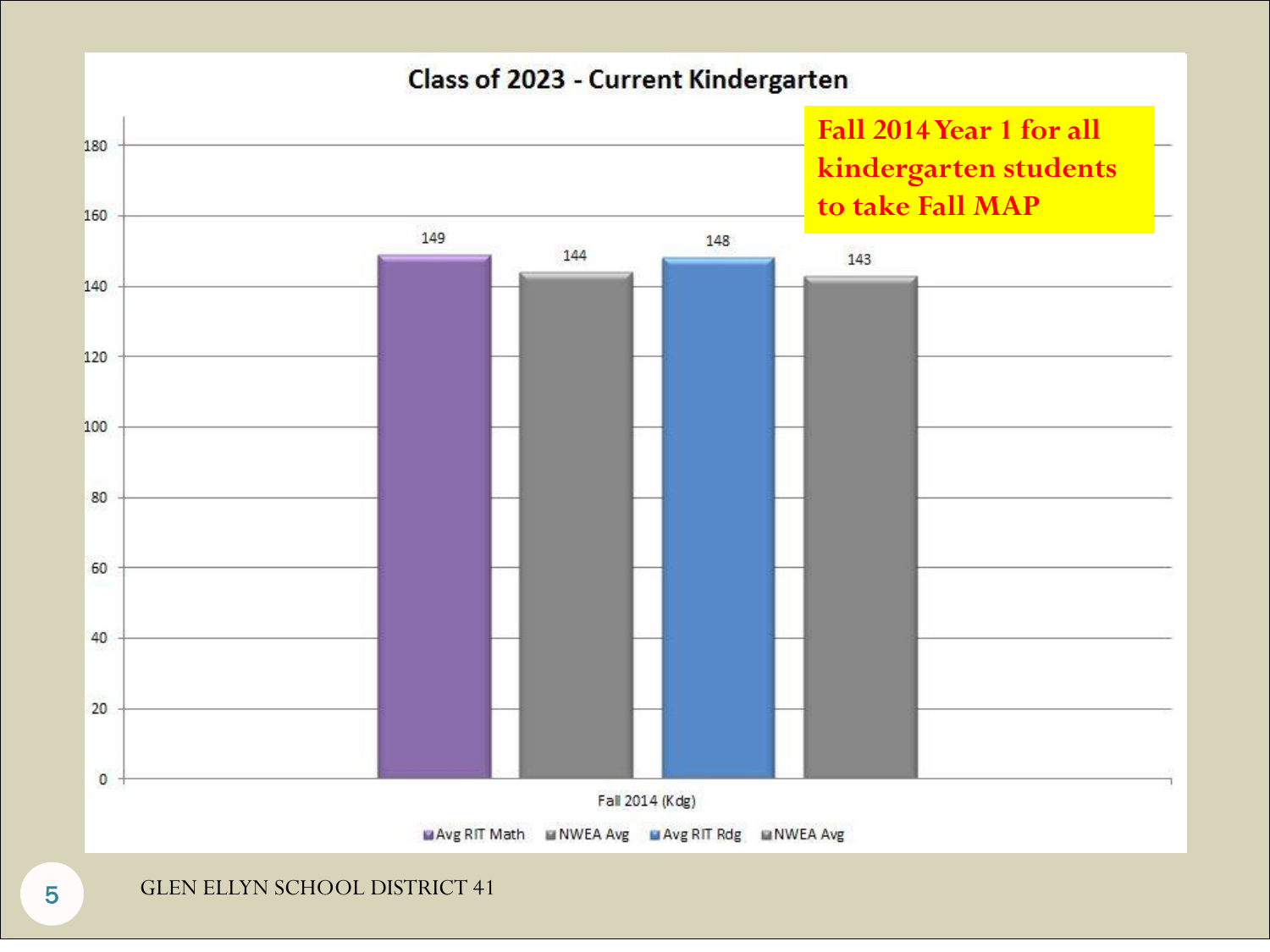

GLEN ELLYN SCHOOL DISTRICT 41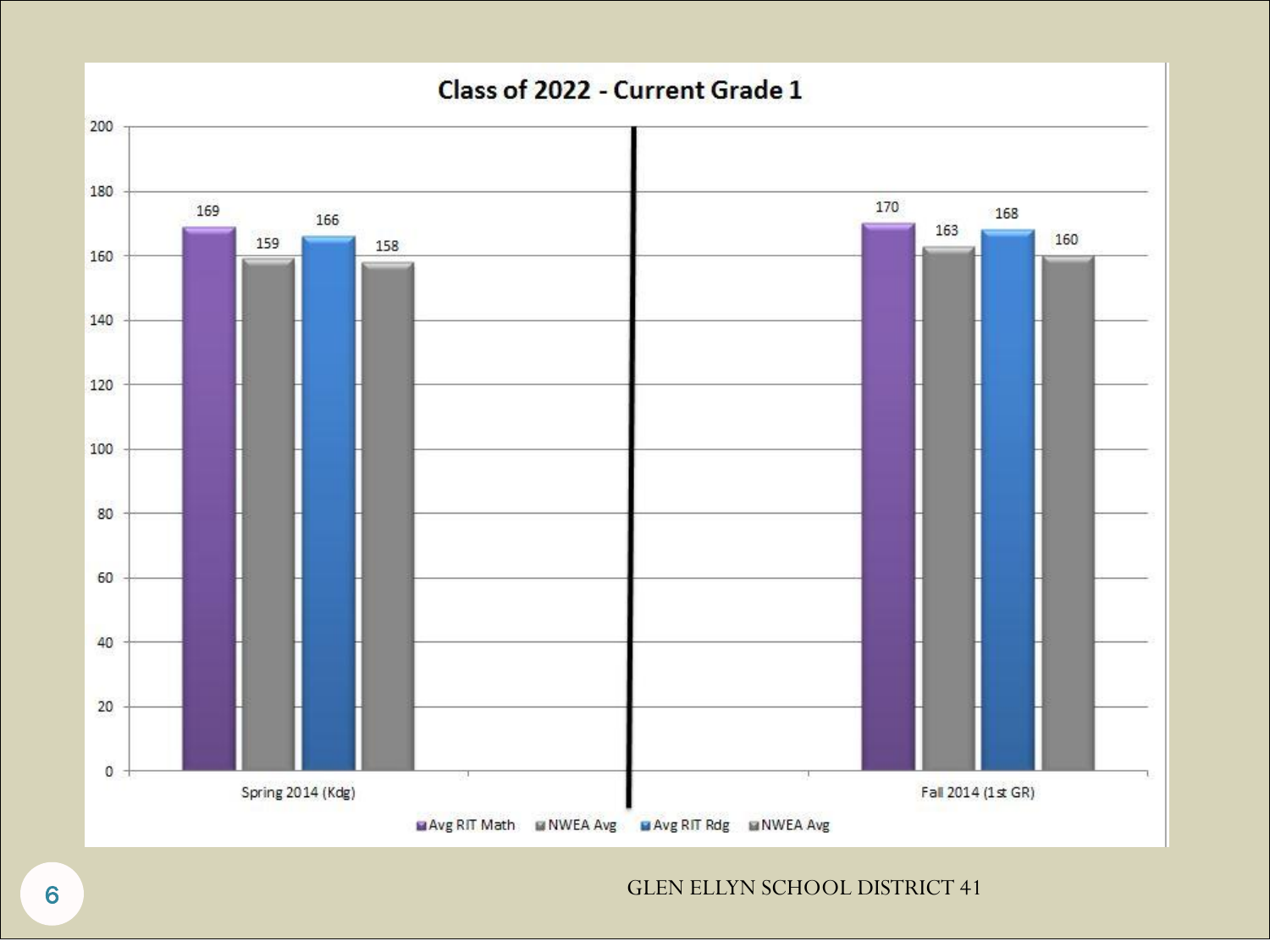

Who met expected growth target FA-SP - Math ■% who met expected growth target FA-SP - Rdg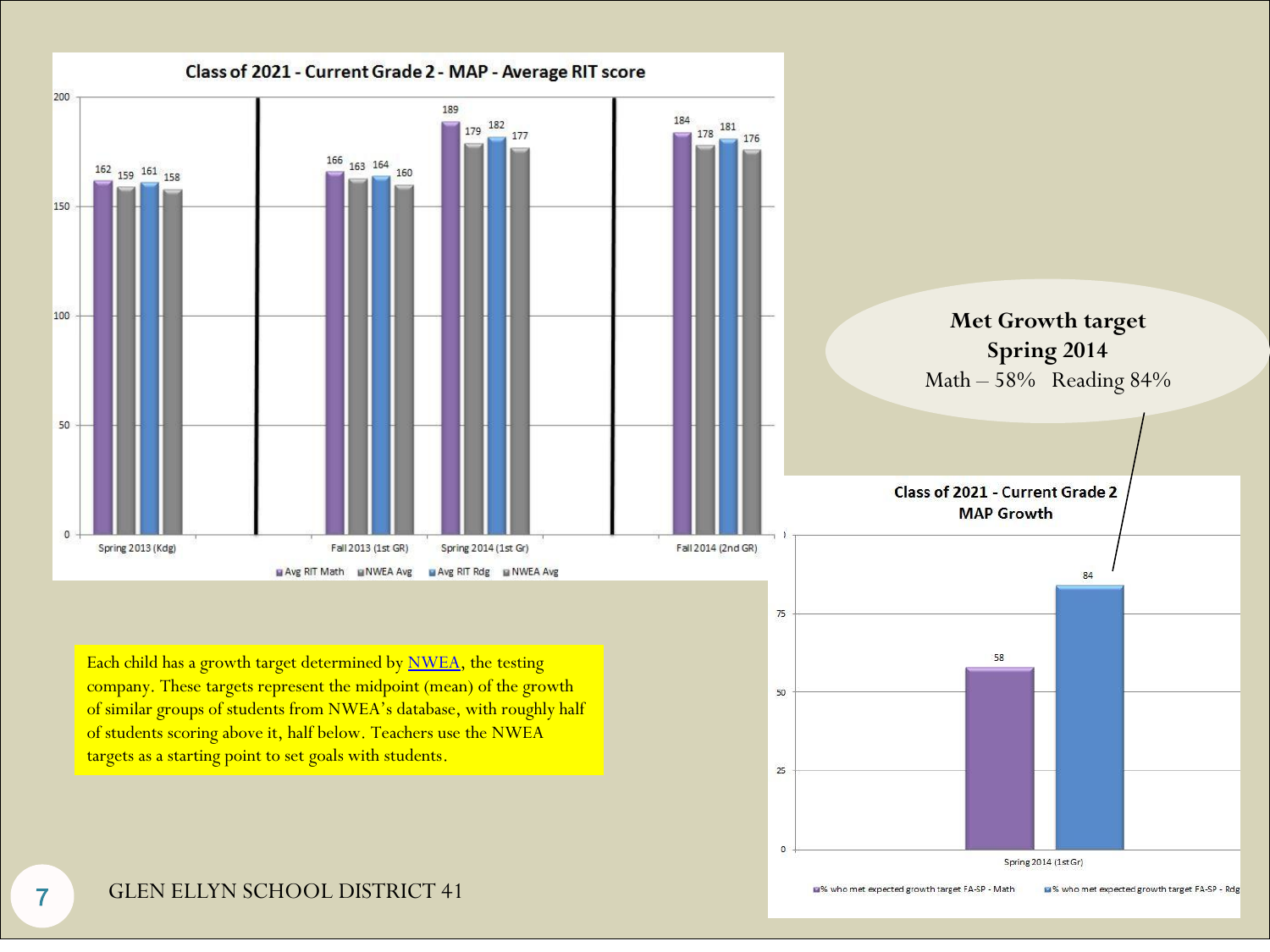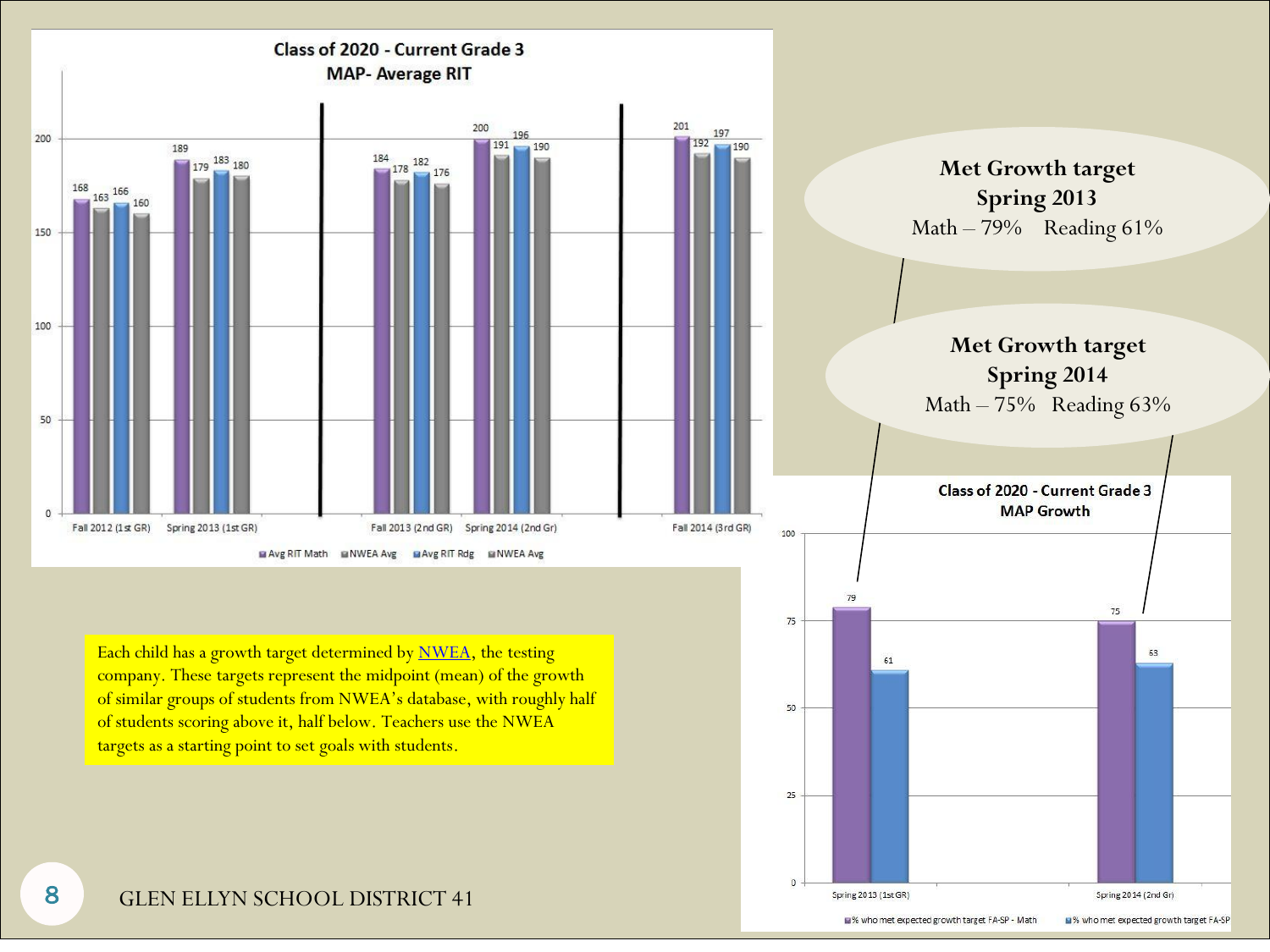| Spring 2014             |                |                    |                | Spring 2014                        |                         |       |                        |                |
|-------------------------|----------------|--------------------|----------------|------------------------------------|-------------------------|-------|------------------------|----------------|
| F&P Level               | Κ              | 1                  | $\overline{2}$ |                                    | F&P Level               | Κ     | 1                      | $\overline{2}$ |
|                         |                | Number of Students |                | <b>F&amp;P</b> -- Teachers         |                         |       | Percentage of Students |                |
| Pre-A                   | 15             | 2                  |                |                                    | Pre A                   | 5%    | 1%                     |                |
| Α                       | 10             | $\overline{2}$     |                | assess each child                  | A                       | 3%    | 1%                     |                |
| $\overline{B}$          | 16             | $\overline{1}$     |                | individually                       | B                       | 5%    | 0%                     |                |
| $\overline{c}$          | 24             | $\overline{4}$     |                | starting with the                  | $\overline{C}$          | 8%    | 1%                     |                |
| D                       | 78             | 5                  | 1              | child's current                    | D                       | 26%   | 1%                     | 0%             |
| E                       | 61             | $6\overline{6}$    | 1              | guided reading                     | E                       | 20%   | 2%                     | 0%             |
| F                       | 27             | 14                 | 1              | level. In 2013,                    | F                       | 9%    | 4%                     | 0%             |
| G                       | 16             | 16                 | $\overline{1}$ | expected                           | G                       | 5%    | 4%                     | 0%             |
| $\overline{H}$          | 9              | 22                 | 1              | performance                        | Η                       | 3%    | 6%                     | 0%             |
|                         | 25             | 52                 | 3              | levels were                        |                         | 8%    | 14%                    | 1%             |
| J                       | 6              | 83                 | 5              |                                    | J                       | 2%    | 22%                    | 1%             |
| K                       | $\overline{3}$ | 51                 | 19             | introduced to                      | Κ                       | 1%    | 14%                    | 5%             |
| L                       | 5              | 40                 | 25             | better align with                  | L                       | 2%    | 11%                    | 7%             |
| M                       | 5              | 34                 | 42             | the Common                         | M                       | 2%    | 9%                     | 12%            |
| Ν                       | 1              | 18                 | 58             | Core standards.                    | Ν                       | 0%    | 5%                     | 17%            |
| $\circ$                 | 1              | 11                 | 48             |                                    | $\circ$                 | $0\%$ | 3%                     | 14%            |
| $\overline{P}$          |                | $\overline{2}$     | 48             |                                    | P                       | $0\%$ | 1%                     | 14%            |
| Q                       |                | 1                  | 30             |                                    | Q                       |       | 0%                     | 9%             |
| R                       |                | $\overline{4}$     | 31             |                                    | $\overline{\mathsf{R}}$ |       | 1%                     | 9%             |
| $\overline{\mathbf{s}}$ |                | $\overline{1}$     | 17             |                                    | $\overline{s}$          |       | 0%                     | 5%             |
| $\overline{\mathsf{T}}$ |                |                    | $\overline{I}$ |                                    | T                       |       |                        | 2%             |
| Ū                       |                |                    | 5              |                                    | U                       |       |                        | 1%             |
| V                       |                |                    | 4              |                                    | V                       |       |                        | 1%             |
| W                       |                |                    | 1              |                                    | W                       |       |                        | 0%             |
| Χ                       |                |                    | 1              |                                    | X                       |       |                        | 0%             |
| Y                       |                |                    | 1              |                                    | Y                       |       |                        | 0%             |
| Z                       |                |                    | 1              |                                    | Z                       |       |                        | 0%             |
|                         | 237            | 245                | 252            | at or above EOY D41<br>expectation |                         | 78%   | 66%                    | 72%            |